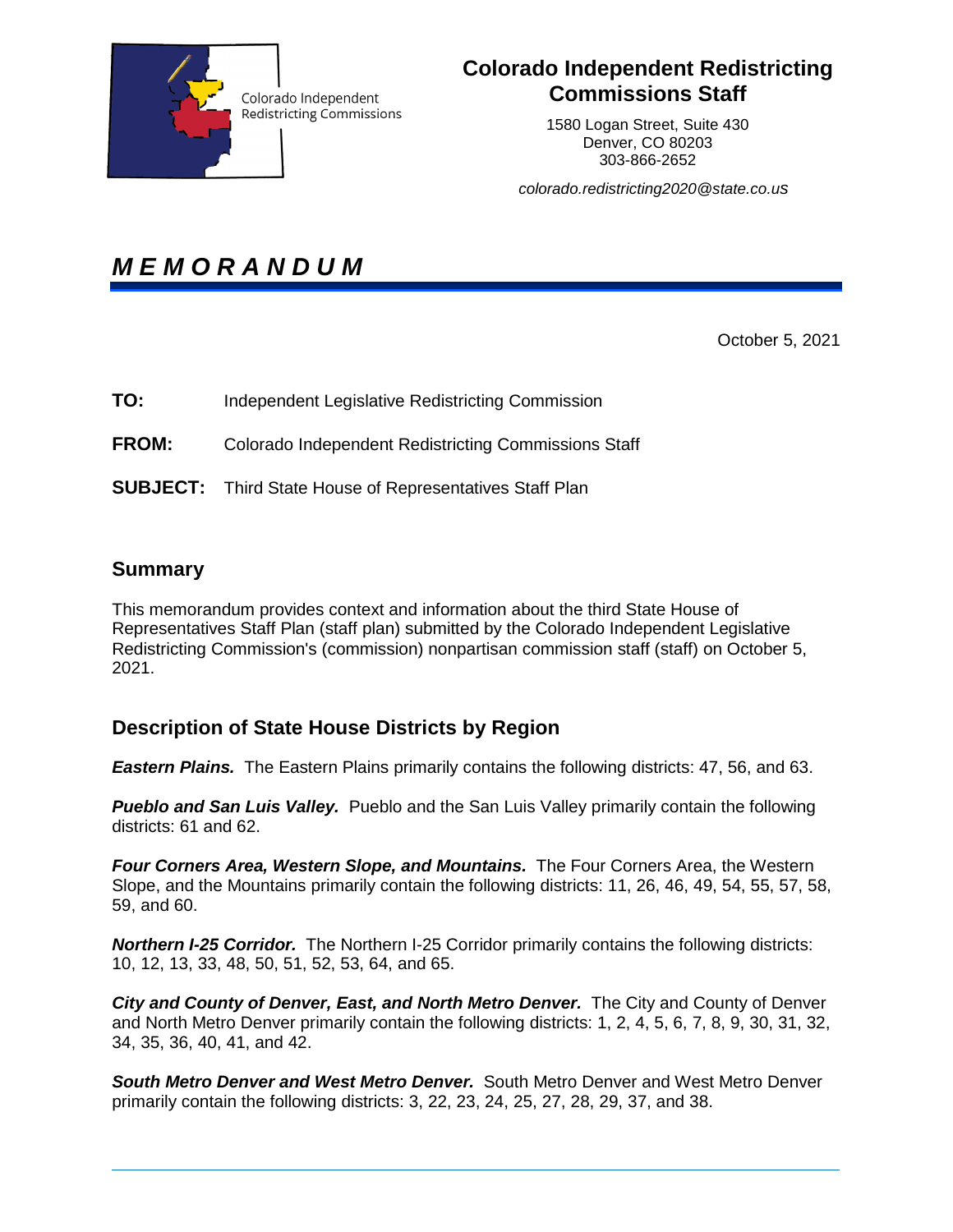*Douglas County.* Douglas County contains the following districts: 39, 43, 44, and 45.

*El Paso County.* El Paso County largely contains the following districts: 14, 15, 16, 17, 18, 19, 20 and 21.

## **Constitutional Criteria**

*Mathematical population equality.* The staff plan complies with Colorado's constitutional standards by making a good-faith effort to achieve mathematical population equality and not exceeding the five percent deviation standard<sup>1</sup>. In the staff plan, the most populous district is 2,258 people (or 2.54 percent) over the ideal district size and the least populous district is 2,095 people (or 2.36 percent) under the ideal district size. Taken together, these proposed districts have a deviation of 4.9 percent, which is less than the maximum constitutionally permitted 5 percent deviation.

*Federal Voting Rights Act.* The Colorado Constitution requires the commission to comply with the Voting Rights Act (VRA) in creating legislative redistricting plans.<sup>2</sup> Staff considered the VRA in drafting the staff plans. The commission's outside counsel has retained a VRA expert. Although the expert has not yet delivered her final report, she has shared with our outside counsel information concerning certain districts about which she had sufficient election results.

The issue is complicated in Colorado because there were no Hispanic candidates in recent statewide elections that our expert could use to compare projected results in newly drawn districts. However, she did identify certain existing districts in which she believed there was racially polarized voting. In those existing districts in which she had sufficient election results, she calculated the minimum Hispanic or non-Hispanic minority voting age population that she believed would be necessary for the Hispanic or non-Hispanic minority candidate of choice to be elected in the district.

Because of all of the changes in the population in the state, the newly created districts using the 2020 census data, do not match the existing districts. Nonetheless, comparing the newly drawn districts with the existing districts, staff believes that, in those areas in which it is possible to draw a minority-majority district, in which the expert has identified as having racially polarized voting, and in which there is meaningful overlap with the newly drawn districts, the Hispanic or non-Hispanic minority voting age population is sufficient that the Hispanic or non-Hispanic minority candidate of choice has a reasonable chance of being elected.

**Contiguity.** All portions of the districts in the staff plan are contiguous to other portions of the same districts.

**Preservation of communities of interest and political subdivisions.** When it was necessary for staff to divide a city or county to arrive at the required district population, nonpartisan staff attempted to keep communities of interest together, such as keeping the Roaring Fork Valley together when dividing Eagle County. To the extent possible, staff kept municipalities that include portions in two counties together or split those municipalities at the county border.

 1 The Colorado Constitution requires the commission to "[m]ake a good-faith effort to achieve mathematical population equality between districts, as required by the constitution of the United States, but in no event shall there be more than five percent deviation between the most populous and the least populous district in each house." Colo. Const. art. V., § 48.1 (1)(a).

<sup>&</sup>lt;sup>2</sup> Colo. Const. art. V., §48.1 (1)(b).